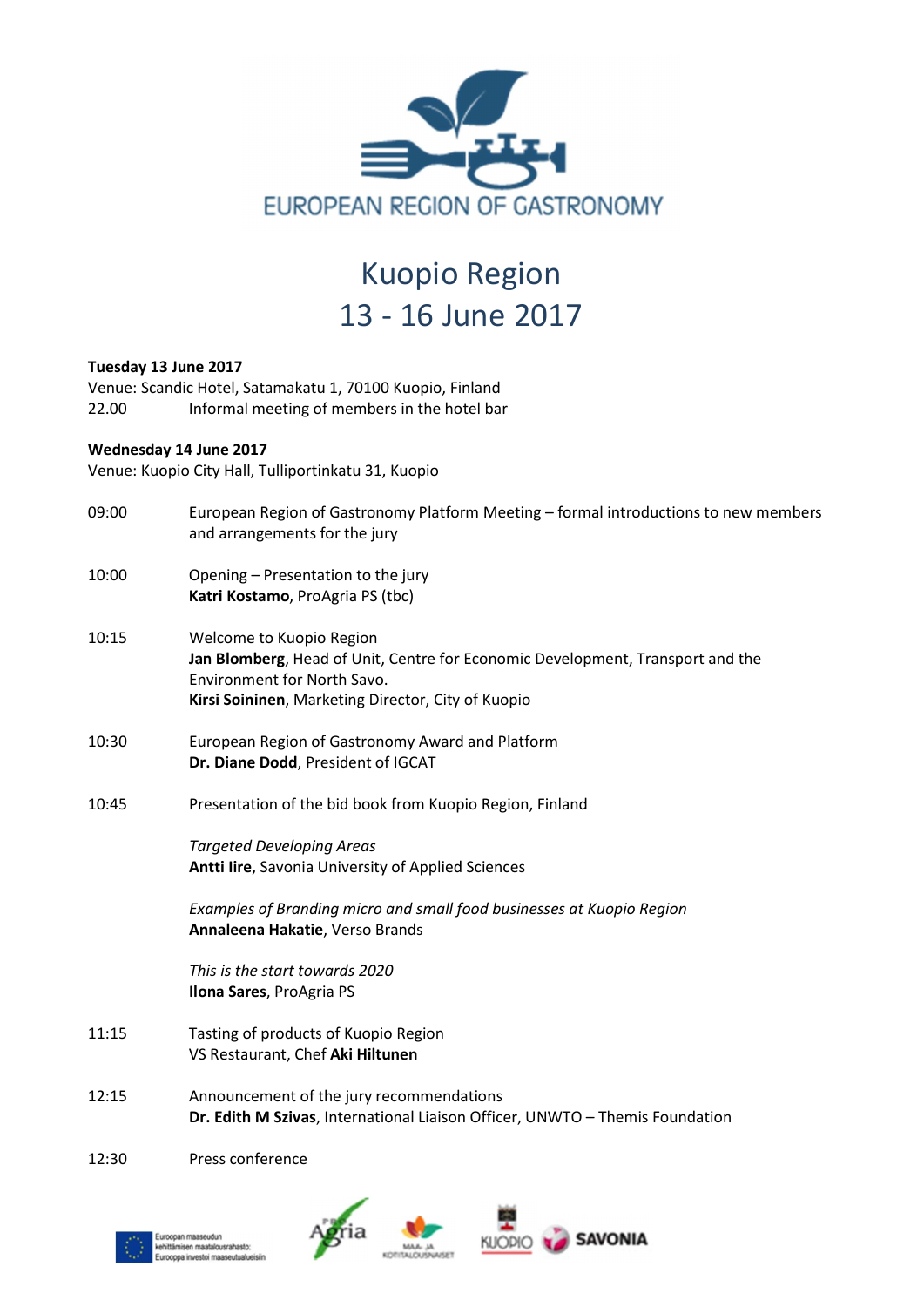

## Afternoon

| 14:00 | Case study: Benestatera well-being performance at Kuopio Central Market Square. Meeting<br>SMEs and micro-enterprises                 |
|-------|---------------------------------------------------------------------------------------------------------------------------------------|
| 15:00 | Venue: Hotelli Cumulus, City Centre, Haapaniemenkatu 22.<br>European Region of Gastronomy Platform Meeting – reports from the regions |
| 18:00 | Dinner at restaurant Urban, Puijonkatu 15, Kuopio. www.ravintolaurban.fi<br>Hosted by Kirsi Soininen, City of Kuopio                  |

## Thursday 15 June 2017

| <b>Morning</b> | Venue: Restaurant Isä Camillo, Kauppakatu 25 - 27, Kuopio                                                                                                                                                        |
|----------------|------------------------------------------------------------------------------------------------------------------------------------------------------------------------------------------------------------------|
| 09.00          | European Region of Gastronomy Platform Meeting                                                                                                                                                                   |
| 12.30          | Lunch                                                                                                                                                                                                            |
| 13.30          | European Region of Gastronomy Platform Meeting                                                                                                                                                                   |
| 16:00          | Case study: Why Kuopio Dance Festival wants to co-operate with Foodfestival<br>SATOA Goes Wild? Anna Pitkänen, Festival Director, Kuopio Dance Festival &<br>Jarkko Kääriäinen, producer, ProAgria Pohjois-Savo. |
| 16.30          | INTERREG EUROPE: Venue: Restaurant Kummisetä, Minna Canthinkatu 44<br>Free time for those not involved.                                                                                                          |
| 18.00          | Dinner at Restaurant Kummisetä, Minna Canthinkatu 44                                                                                                                                                             |
| 21:00          | Nederlands Dance Theatre at Kuopio City Theatre, Niiralankatu 2, Kuopio.<br>www.kuopiodancefestival.fi/en/programme/nederlands-dans-theatre-2                                                                    |
| 22:30          | Kuopio City Reception<br>Venue: Kuopio City Hall, Tulliportinkatu 31, Kuopio.                                                                                                                                    |